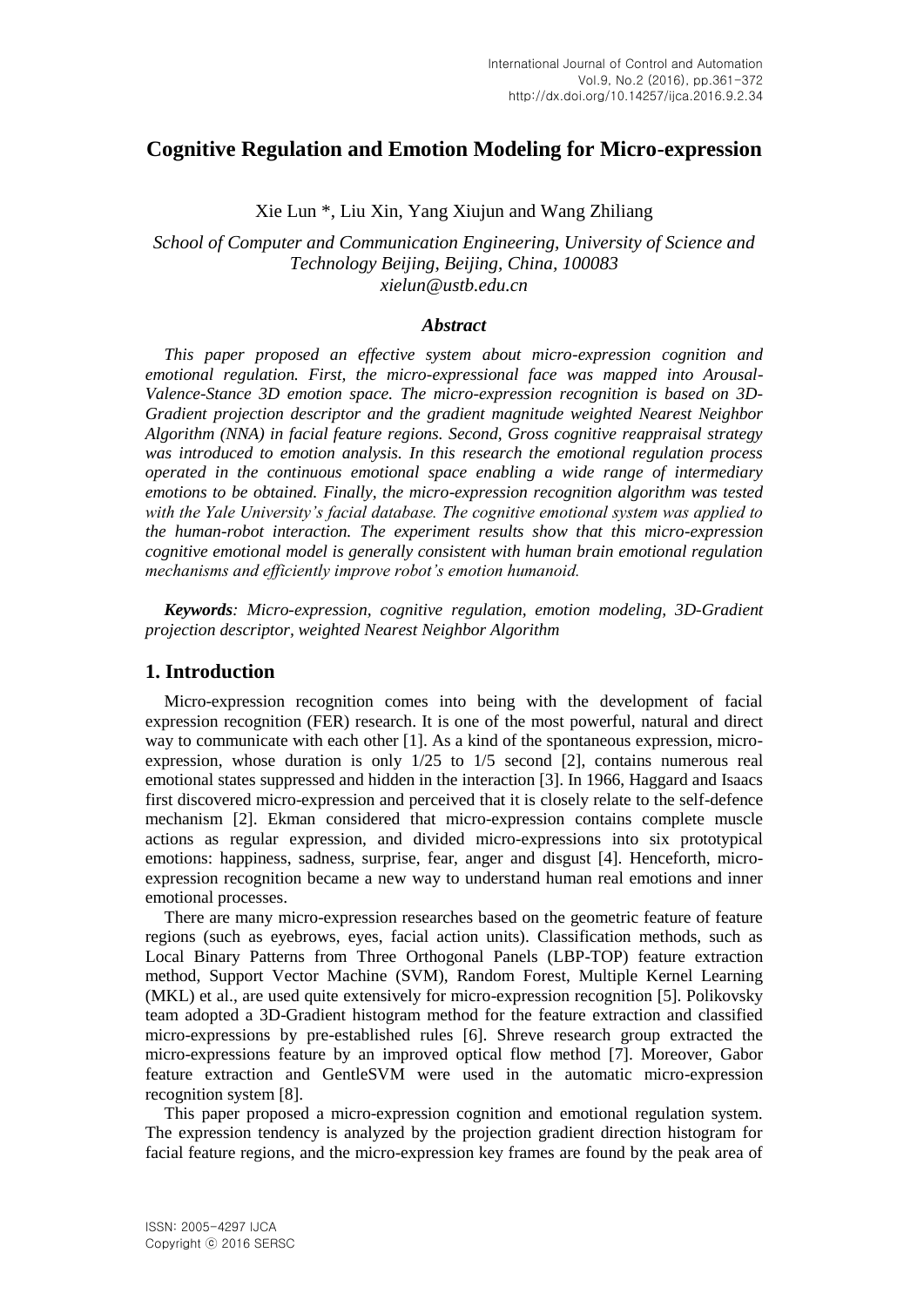the histogram. This is especially important to deal with HCI system working in real time. Then, the classification and recognition of micro-expression classification is realized by the gradient magnitude weighted Nearest Neighbor Algorithm. Moreover, the main outstanding feature of our work is that the emotional regulation model does not simply provide the classification and jump in terms of a set of discrete emotional labels, but that it operates in a continuous 3D emotional space enabling a wide range of intermediary emotional states to be obtained. Another noteworthy feature of the work is that the system is tested with a cognitive and probabilistic algorithm showing the cognitive and emotional diversity of different individuals. Furthermore, human assessment is taken into consideration in the evaluation of the emotional regulation system. This type of study provides substantial added value in the active field state space to a system that deals with human-computer intelligent interaction flexibly.

The structure of this paper (Figure 1) is the following: Section 2 describes the capture and recognition method of micro-expressions into discrete categories. In section 3 the step from the discrete input stimulus to the continuous emotional space is explained in detail and the above perspective is carefully validated and implemented in section 4. Ultimately, section 5 comprises concluding remarks and description of future work.



**Figure 1. The Structure of this Paper**

# **2. Micro-Expression Recognition**

## **2.1. Facial Feature Regions**

Based on Facial Action Coding System [9], this paper chosen some conspicuous action units (AU), such as eyes, brows, mouth et al, in facial gestures as feature regions and ignored unrepresentative units to reduce the calculation time. As is shown in Figure 2(b), 13 feature points were marked on the first frame (Figure 2(a)). There were 1-2 points in a feature region, so the feature point or the connection between points was the region center and the region was in the size of participant's eye [10]. Here totals 9 features regions. The AU description, position and size of each feature region were provided in Figure 2(c). In general, nose and forehead had slightest changes in all action units, so point C1, C2, and C3 were defined as a discriminant region to judge whether there was a relative displacement between the face and the camera. The entire video stream was divided into many feature cubes in chronological order after the feature region division [11]. Figure 3 is the facial feature region cube of the right eye.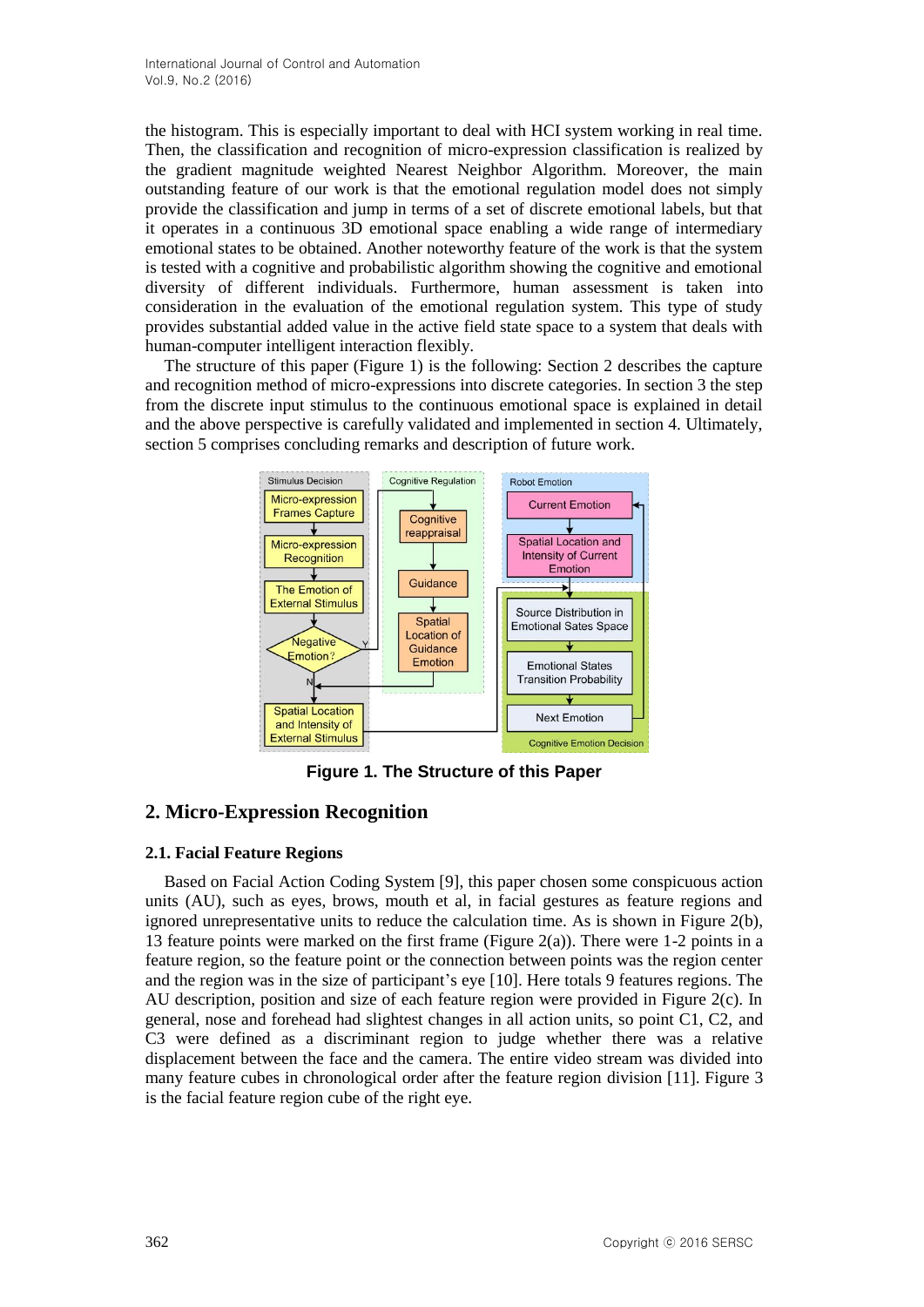

**Figure 2. Facial Feature Regions**



**Figure 3. Facial Feature Region Cube of Right Eye**

### **2.2. Micro-Expression Capture**

3D-Gradient projection method projects gradient vectors in the XOT and YOT plane of Cartesian coordinate system to transform a 3D-Gradient vector into two plane vectors. So the 3D-Gradient direction is instead of two independent 2D projection direction,  $\theta_{\rm at}$  and  $\theta_{y}$ . Here,  $\theta_{x}$  and  $\theta_{y}$  are the pixel's horizontal and vertical movement direction from current frame to the next, respectively. Detailed gradient projection description is as follows. (1) Facial feature cube ( $m \times n$  pixels) mentioned in 2.1 are divided into  $m$  cross sections and *n* longitudinal sections. (2) The graph  $L(x,t)$  (or  $L(y,t)$ ) composed by Xcoordinate (Y-coordinate) and timeline reflects each pixel's movement state really. (3) The magnitude and direction of 2D-Gradient projection vector are shown in formula (1).

$$
m_{xt} = \sqrt{L_x(x,t)^2 + L_t(x,t)^2}
$$
  
\n
$$
\theta_{xt} = \tan^{-1}(L_t(x,t)/L_x(x,t))
$$
  
\n
$$
m_{yt} = \sqrt{L_y(y,t)^2 + L_t(y,t)^2}
$$
  
\n
$$
\theta_{yt} = \tan^{-1}(L_t(y,t)/L_y(y,t))
$$
\n(1)

As time goes on time increment  $\Delta t > 0$ , so  $-\pi/2 < \theta_{\pi} < \pi/2$  in *xot*. To facilitate the statistic,  $\theta_{x}$  is divided into 6 equal units within its range shown in Figure 4. Each unit contains 3 subunits, a, b, c. Subunit a means the horizontal displacement of pixel between two frames is not obvious. Subunit b means the pixel's change at *t* direction is similar to at  $x$ . Subunit c means the pixel has obvious horizontal displacement between two frames. Similarly,  $\theta_{y_t}$  in yot is consistent with  $\theta_{x_t}$ .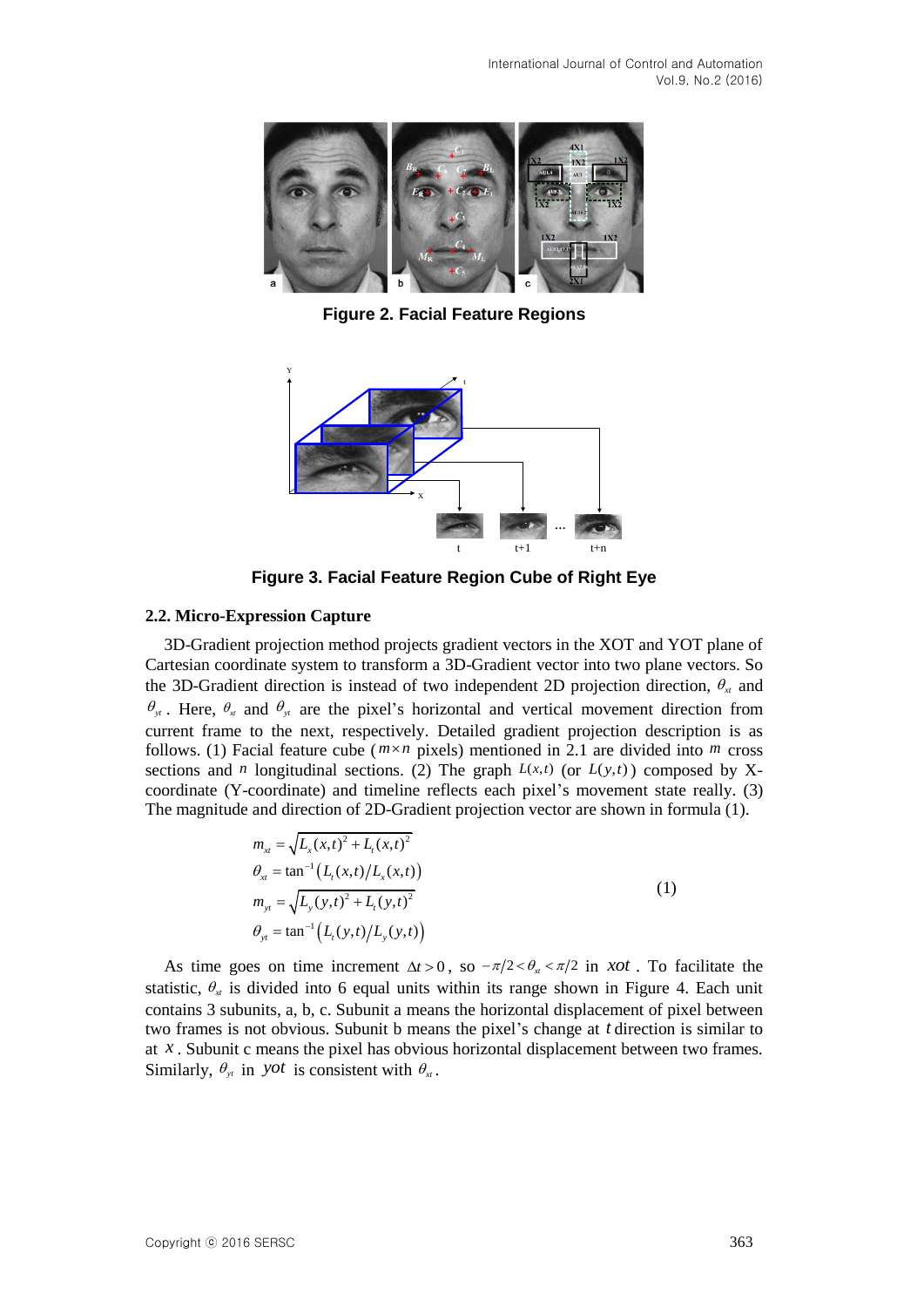

**Figure 4. Division of Gradient Projection Direction in**  *xot*

Calculate gradient direction of pixels at time *t* by formula (1). Then group the pixels according to the above method to establish the 2D-Gradient direction histogram. Corresponding to Figure 4, the subunits from  $\theta_{x}$  and  $\theta_{y}$  of pixels are collected respectively for forming 2D-Gradient direction histogram (as shown in Figure 5). The more pixels in this angle range, the higher this histogram altitude is. The peak of histogram in subunits b and c means there is obvious movement at this moment, namely, micro-expression occurs.



**Figure 5. 2d-Gradient Direction Histogram**

## **2.3 Micro-Expression Classification**

Nearest Neighbor Algorithm (NNA) depends on limited adjacent samples, so compared with other methods NNA is more effective for the sample set with class fields cross. Accordingly, this paper built a nearest neighbor classifier based on gradient weighting method to classify lower-dimensional LGBP feature.

3D-Gradient is:

$$
m_{3D}(x, y, t) = \sqrt{L_x^2 + L_y^2 + L_t^2}
$$
 (2)

 Because there is more discriminatory information in feature regions with large movement range than with slight, micro-expression can be well identified in those large movement regions. Consequently, different weights in different regions will give a more accurate and effective representation about the changes of micro-expression. Based on formula (2), the weight in feature region  $i$  at time  $t$  is: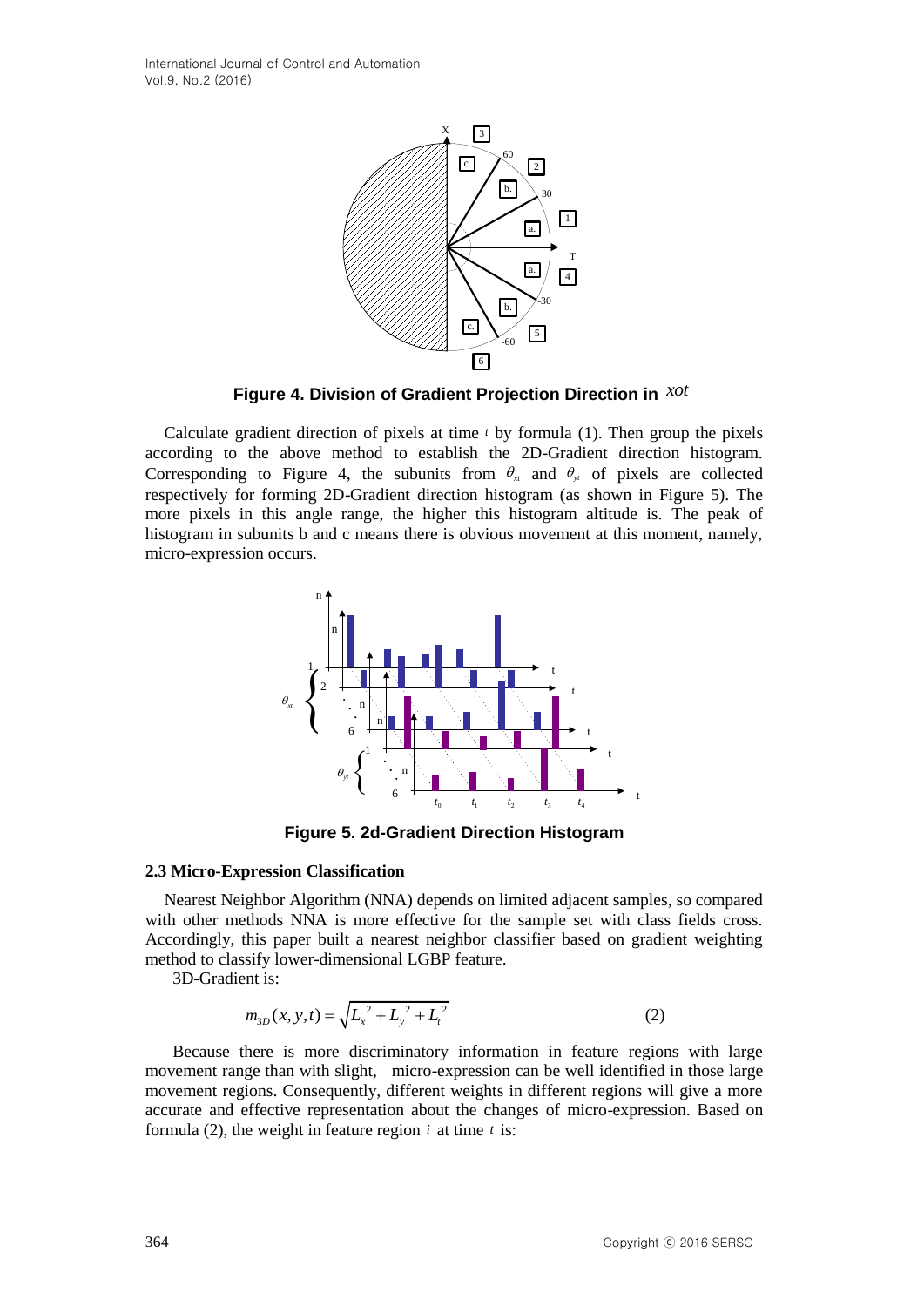$$
W_{i} = \frac{\sum_{(x,y)\in R_{i}} m_{3D}(x,y,t)}{\sum_{i=1}^{9} \sum_{(x,y)\in R_{i}} m_{3D}(x,y,t)} = \frac{\sum_{(x,y)\in R_{i}} \sqrt{L_{x}^{2} + L_{y}^{2}}}{\sum_{i=1}^{9} \sum_{(x,y)\in R_{i}} \sqrt{L_{x}^{2} + L_{y}^{2}}}
$$
(3)

Introducing weighting coefficient  $W_i$ , the NNA of micro-expression feature based on 3D-Gradient is:

$$
\int_{j=1}^{9} d(W_j D_{T,j}, W_j D_{S,j}) = \min_{Q \in [1,n]} \sum_{j=1}^{9} d(W_j D_{T,j}, W_j D_{Q,j})
$$
(4)

Here,  $d$  is weighted Euclidean distance between test sample  $D_{T,j}$  and trained sample  $D_{S,j}$ . When  $D_{S,j}$  belongs to category  $C_k$ ,  $D_{T,j} \in C_k$ .

## **3. Cognitive-Emotional Modeling**

#### **3.1. Gross Cognitive Regulation**

Gross believes that cognitive reappraisal as an essential part of antecedent-focused strategies always changes individual psychological experience for understanding the negative emotions from the positive perspective[12]. Thus, cognitive reappraisal plays an important role in the human-robot interaction. We can give robot encourage and comfort via language, behavior, expressions and so on to implement the cognitive reappraisal. In this paper, robot can get encourage from participant's expressions. Cognitive reappraisal will trigger the position change of stimulus emotion in the active field. The higher degree of guidance emotion the stronger influence the cognitive reappraisal has. The rule about position change is shown in Figure 6.



**Figure 6. Cognitive Reappraisal Sketch**

#### **3.2. Emotional States Interaction**

Dynamical psychology shows that human psychology also requires energy (namely, psychological energy), as other physical dynamical systems. So Kismet's emotional space can be built in the active field for describing emotional spatiotemporal property and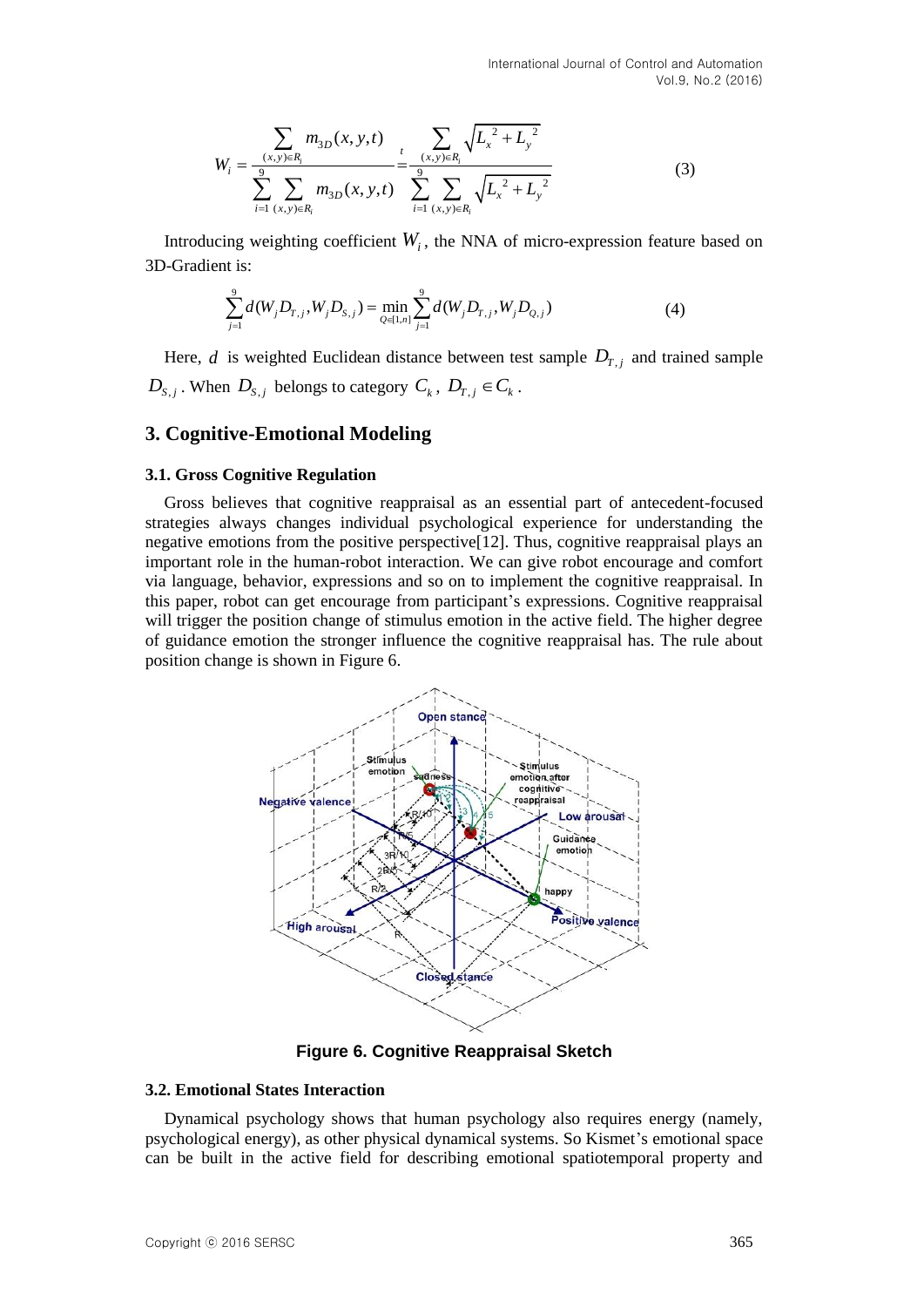International Journal of Control and Automation Vol.9, No.2 (2016)

measuring energy change among emotions. In this emotional model, the interaction between stimulus emotion and robot own emotion in the active field forms the emotional state space. The activated intensity of emotional state determines source size and the emotional category determines source position. Field intensity distribution in the emotional state space is determined by the emotional state system which is composed of stimulus states and own states. fival model, the interaction<br>tive field forms the emotional<br>termines source size and the<br>intensity distribution in the<br>system which is composed of<br> $y$ , so the emotional potential<br>mined by field sources. The<br> $M(x, y, z)$  havi positively and Automation<br>
in ange among emotions. I<br>
bion and robot own emotion<br>
vated intensity of emotion<br>
determines source positively is determined by the emotion<br>
is determined by the emotion<br>
about emotional potent *i* and Automation<br> *i* and Automation<br> *i* d intensity of emotional stat<br> *i* d intensity of emotional stat<br> *i* determined by the emotional states.<br> *i* describes the filed from er<br> *y*  $\varepsilon$  's value which is only cut<br> *Mournal of Control and Automation*<br>
energy change among emotions. In this emotional model, timulus emotion and robot own emotion in the active field forms<br>
.. The activated intensity of emotional state determines source<br> **i** iontrol and Automation<br> **i** hange among emotions. In<br>
otion and robot own emotion<br>
ivated intensity of emotion<br>  $e$  is determined by the emotion<br>
wn states.<br>
al  $\varepsilon$  describes the filed f<br>
d by  $\varepsilon$  's value which i **i** in this emotional<br> **i** in this emotional state determining the motional state determining<br>
the emotional state system<br>
the filed from energy, so t<br>
which is only determined<br>
1 potential energy  $M(x, y,$ <br>  $Q_i$ <br>  $\frac{Q_i}{(i$ pontrol and Automation<br>ange among emotions. In this emotional model, the interaction<br>of root over emotion in the active field forms the emotional<br>vated intensity of emotional state determines source size and the<br>determine

Emotional potential  $\epsilon$  describes the filed from energy, so the emotional potential energy is represented by  $\epsilon$  's value which is only determined by field sources. The computing method about emotional potential energy  $M(x, y, z)$  having *n* activated emotional states is (Figure 7): all potential  $\varepsilon$  describes the filed from energy<br>represented by  $\varepsilon$  's value which is only deta<br>method about emotional potential energy<br>states is (Figure 7):<br> $\varepsilon_M(x, y, z) = \sum_{i=1}^n \frac{Q_i}{\mu r_i} = \sum_{i=1}^n \frac{Q_i}{\mu \sqrt{(x - x_i)^$ 

$$
\varepsilon_M(x, y, z) = \sum_{i=1}^n \frac{Q_i}{\mu r_i} = \sum_{i=1}^n \frac{Q_i}{\mu \sqrt{(x - x_i)^2 + (y - y_i)^2 + (z - z_i)^2}}
$$
(4)

Where  $i$  is the number of emotional sources,  $r_i$  is the distance from emotional source *i* to point  $M(x, y, z)$ ,  $\mu$  is a coefficient, and  $Q_i$  is the intensity of emotional source *i* .



**Figure 7. Emotional States Interaction in Active Field**

#### **3.3. Emotion Modeling Based on HMM**

Human emotional regulation can be divided into two steps, the first step is basis of cognitive reappraisal and the second is correlated with personality factor. So this paper regards emotional regulation process as a double stochastic process, namely, Hidden Markov model (HMM).

Emotional states with equal psychology energy have same transition probability, and they are perceived as a family of emotional states. In the hidden process,  $\varepsilon$ , is the psychological energy of emotional family  $S_t$  at time  $t$ ,  $t > 0$ . After the cognitive reappraisal, emotional regulation can be considered as a stochastic process with continuous space and time.  $\pi$  which is decided by the final state of last regulation is a probability matrix of initial state.  $P_{ij} = \varepsilon_j / \varepsilon_{\text{sum}}$  is the transition probability from emotional family  $i$  to  $j$ . This Markov process is used to expound the transition among emotional families.

Another stochastic process is used for outputting specific emotional state which can be expressed by some symbols such as expression, language, behavior etc. However, these symbols all are emotional extrinsic manifestations and the emotional state is the motivation to them. Considering the emotional diversity and system real-time, 26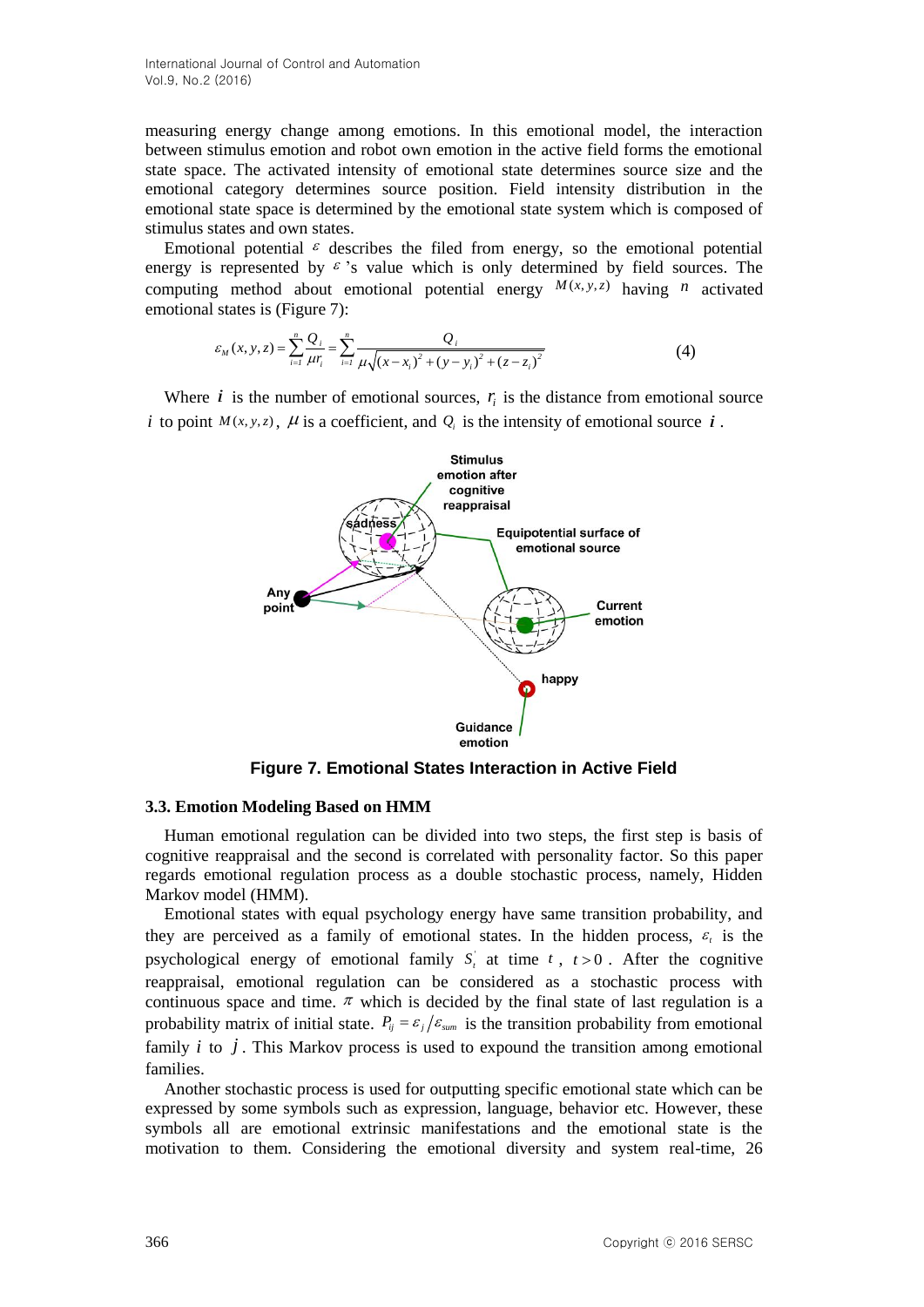direction (namely, 26 emotional states) shown in Table.1 are selected from an emotional family. The angle from the high arousal axis is  $\theta$ ,  $-\pi \le \theta \le \pi$ . The angle from arousalvalence plane is  $\varphi$ ,  $-\pi/2 \le \varphi \le \pi/2$ . And the angle between possible direction  $\nu$  and the linkage between own emotional state and stimulus state is defined as  $\sigma_{\nu}$ . Emotional state transition probability  $P_{\nu}$  is decided by the angle  $\sigma_{\nu}$ .  $\sigma_{\nu}$ . ional states) shown<br> *e* high arousal axis<br>  $\epsilon \varphi \le \pi/2$ . And the and<br>
ional state and stimu<br>
decided by the angle<br>  $\frac{\sigma_v}{\sum_{v=1}^n \sigma_v}$ ,  $n = 26$ <br>
6 Possible Direct International Journal of Control and Automation<br>
Vol.9, No.2 (2016)<br>
motional states) shown in Table.1 are selected from an emotional<br>
the high arousal axis is  $\theta$ ,  $-\pi \le \theta \le \pi$ . The angle from arousal-<br>  $\sqrt{2} \le \varphi \le \pi/$ International Journal of Control and Automation<br>
Vol.9, No.2 (2016)<br>
motional states) shown in Table.1 are selected from an emotional<br>
n the high arousal axis is  $\theta$ ,  $-\pi \le \theta \le \pi$ . The angle from arousal-<br>  $r/2 \le \varphi \le \pi/$ states) shown in Table.1 are selected fr<br>
n arousal axis is  $\theta$ ,  $-\pi \le \theta \le \pi$ . The ang<br>  $\frac{1}{2}$ . And the angle between possible din<br>
state and stimulus state is defined as  $\sigma$ ,<br>
ed by the angle  $\sigma$ ,<br>
.,  $n = 26$  (5)

$$
P_{\nu} = \frac{\pi - \sigma_{\nu}}{n\pi - \sum_{\nu=1}^{n} \sigma_{\nu}}, \quad n = 26 \tag{5}
$$

|           | 1                                        | $\mathbf{2}$            | $\mathbf{3}$            | $\overline{\mathbf{4}}$            | 5              | 6                       | 7                       | 8                        | 9                       | 10         | 11                      | 12                      | 13                       |
|-----------|------------------------------------------|-------------------------|-------------------------|------------------------------------|----------------|-------------------------|-------------------------|--------------------------|-------------------------|------------|-------------------------|-------------------------|--------------------------|
| $\theta$  | $\overline{0}$                           | $\pi$<br>$\frac{1}{4}$  | $\pi$<br>$\overline{2}$ | $\frac{3\pi}{4}$<br>$\overline{4}$ | $\pi$          | $\pi$<br>$\overline{4}$ | π<br>2                  | $3\pi$<br>$\overline{4}$ | $\theta$                | $\theta$   | $\pi$<br>$\overline{4}$ | $\pi$<br>$\frac{1}{2}$  | $3\pi$<br>$\overline{4}$ |
| $\varphi$ | $\overline{0}$                           | $\theta$                | $\theta$                | $\overline{0}$                     | $\overline{0}$ | $\mathbf{0}$            | $\mathbf{0}$            | $\theta$                 | π<br>$\overline{2}$     | π<br>4     | π<br>$\overline{4}$     | $\pi$<br>$\overline{4}$ | $\pi$<br>$\overline{4}$  |
|           | 14                                       | 15                      | 16                      | 17                                 | 18             | 19                      | 20                      | 21                       | 22                      | 23         | 24                      | 25                      | 26                       |
| $\theta$  | $\pi$                                    | $\pi$<br>$\overline{4}$ | $\pi$<br>2              | $3\pi$<br>$\overline{4}$           | $\theta$       | $\Omega$                | $\pi$<br>$\overline{4}$ | $\pi$<br>$\frac{1}{2}$   | $\frac{3\pi}{4}$        | $\pi$      | $\pi$<br>$\overline{4}$ | $\pi$<br>$\overline{2}$ | $3\pi$<br>$\overline{4}$ |
| $\varphi$ | $\frac{\pi}{\sqrt{2}}$<br>$\overline{4}$ | $\pi$<br>$\overline{4}$ | $\pi$<br>$\overline{4}$ | $\pi$<br>4                         | π<br>2         | $\pi$<br>$\overline{4}$ | $\pi$<br>4              | $\pi$<br>$\overline{4}$  | $\pi$<br>$\overline{4}$ | $\pi$<br>4 | $\pi$<br>$\overline{4}$ | $\pi$<br>$\overline{4}$ | $\pi$<br>$\overline{4}$  |

**Table 1. 26 Possible Direction of Emotional Sates**

# **4. Experiment**

### **4.1. Experiment and Analysis for Micro-Expression Recognition**

Experimental data derive from participants' video in human-robot interaction. The sampling frequency is 25 frame per second. We input a video contained micro-expression. The histogram of horizontal gradient direction angle about 20 frames of the video is shown in Figure 8. The histogram of vertical gradient direction angle is in the same way. First, the peak of 2 and 3 angle regions is in frame 6 to 10 means that pixels in this feature region has obvious change of gradient at this moment. This corresponds to muscles of mouth corner gradually tightening in the frame 4 to 10 shown in Figure 9. Then the peak of 5 and 6 angle regions is in frame 16 to 18, however, the direction is opposite to frame 6 to 10. This indicates that pixels in these feature regions have obvious change of gradient in fame 16 to 18, and this change is a muscle release process shown in frame 15 to 18 in Figure 9.

Motion curves of horizontal and vertical direction are drawn by tracking feature point *M<sup>L</sup>* shown in Figure 9. From Figure 9, horizontal and vertical motions are in sync. In addition,  $M_L$  sharply changes on the two direction at about 0.18s respectively, and reaches its peak at 0.42s. This means that an micro-expression appears at about frame 10 to 11, and it almost coincides with the preceding results of simulation described by 3D-Gradient Projection completely. Thus, the micro-expression capture algorithm mentioned in section 2.1 and 2.2 is effective.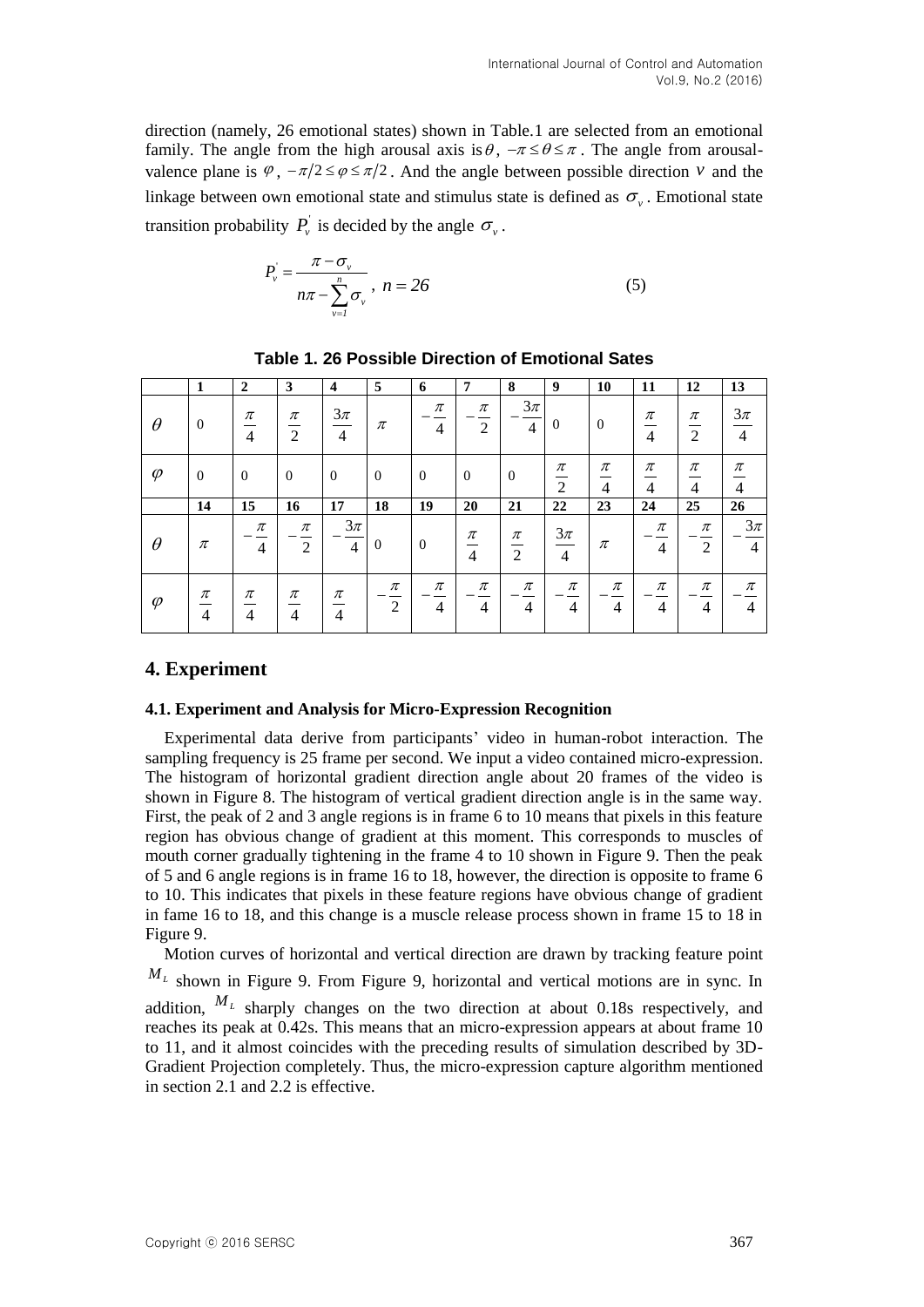

**Figure 9. Feature Point**  *M<sup>L</sup>* **'S Motion Curves**

The training images for micro-expression classification come from Yale University's facial database. They include six prototypical emotions, and each emotion has ten different images. The size of sample window is  $30 \times 12$  pixels and gray level is 16. In our experiment, 72 micro-expression images, which are captured by the above method, are classified by equal weights and 3D-Gradient weights algorithm respectively. Their ROC curves[13] are shown in Figure 10. From the experimental results, both curves have better convergence property, but the area under the 3D-Gradient weights curve is larger than the equal weights. This illustrates that NNA based on 3D-Gradient weights is superior to equal weights. Furthermore, the curve's starting point of NNA based on 3D-Gradient weights is higher than equal weights. It means that the sensitive indicator of NNA based on 3D-Gradient weights is better, namely NNA based on 3D-Gradient weights has well capability.



**Figure 10. Roc Curves Equal Weights and 3D-Gradient Weights Classification Algorithm**

#### **4.2. Emotional Regulation Experiment and Analysis**

The method described in the previous section has been put into practice with the outputs of the pre-existing robot systems [14-15] when applied to the video contained micro-expressions. Figure 11 shows the robot emotional regulation process with two different initial emotional states, a positive emotion and a negative emotion. In 0-1 minute, robot own emotion remained without external stimulus. At the 60s, an external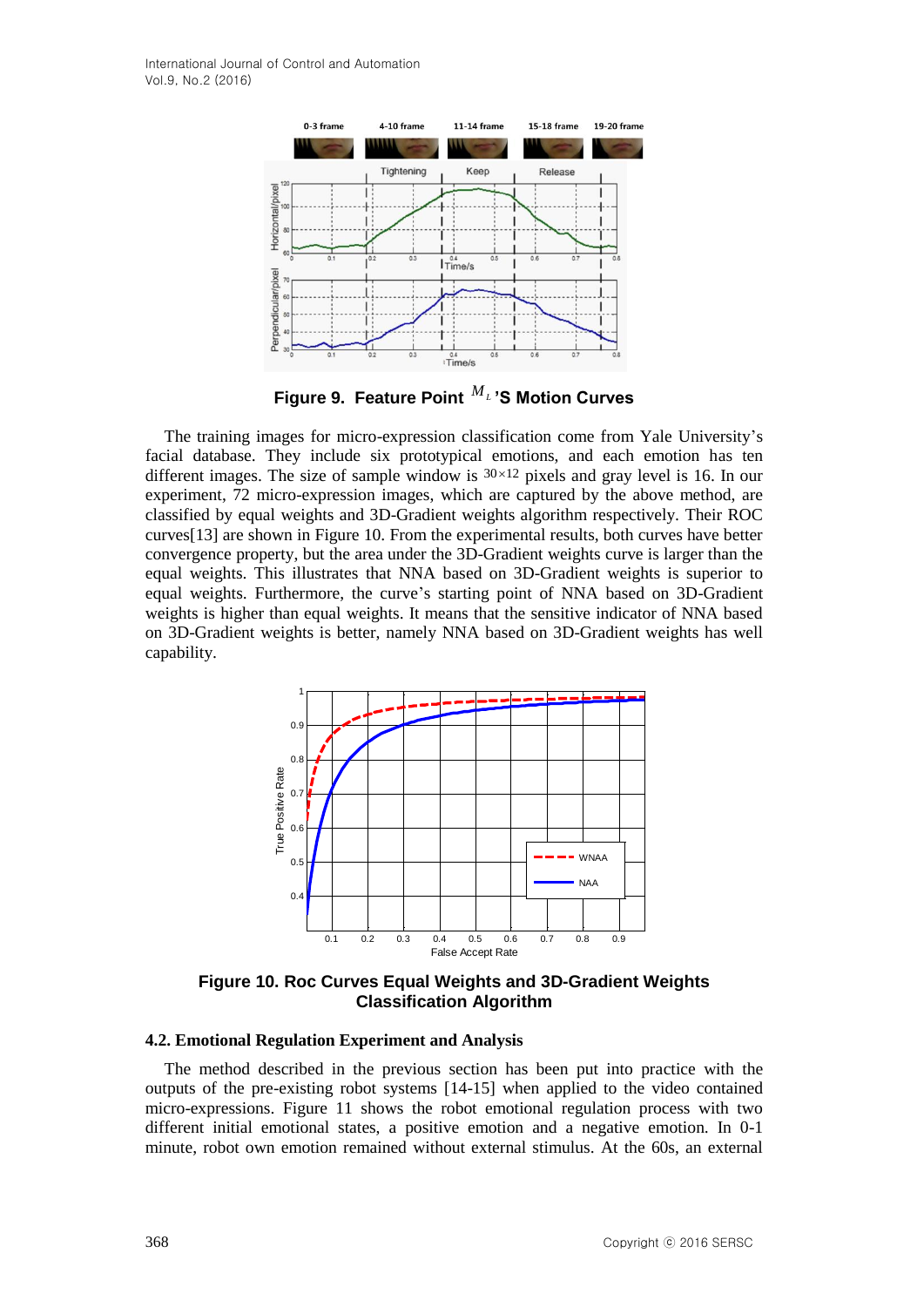stimulus "disgust" derived from micro-expression occurred, so robot emotion's negative degree gradually increased during 1-2 minute and achieved the balance around the 120s. Then this emotional experience was with the robot for about 1 minute. Because the "disgust" stimulus has disappeared a while, robot emotional state gradually trended to "Calming" during 3-4 minute. At the 240s, an external stimulus "happiness" derived from micro-expression occurred, so robot emotion's positive degree gradually increased during 4-5 minute and achieved the balance around the 250s. Then similar emotional experience was with the robot for about 1 minute, and gradually waned since 360s. In contrast to the positive initial emotion, the negative one has weaker resistance to negative external stimulus like "disgust" in the experience, although they are all transfer to a more negative emotion in the emotional space. And compared with the more negative emotion, the more positive one is easy to significantly improve when a positive external stimulus occurs, such as "happiness" in the 240s.



**Figure 11. Robot Emotional Regulation Process**

To verify the Gross cognitive regulation, we experiment with and without guiding cognition respectively. Figure 12 shows the robot emotion regulation process with sadness stimulus and happiness guiding cognition. In the beginning, robot was in a clam state. When the sadness stimulus occurs, the emotion was changed to be heart-breaking and sobbed loudly. However, the actual emotion state was really not this intense because of the positive guiding and the response suppression.



**Figure 12. Cognitive Regulation**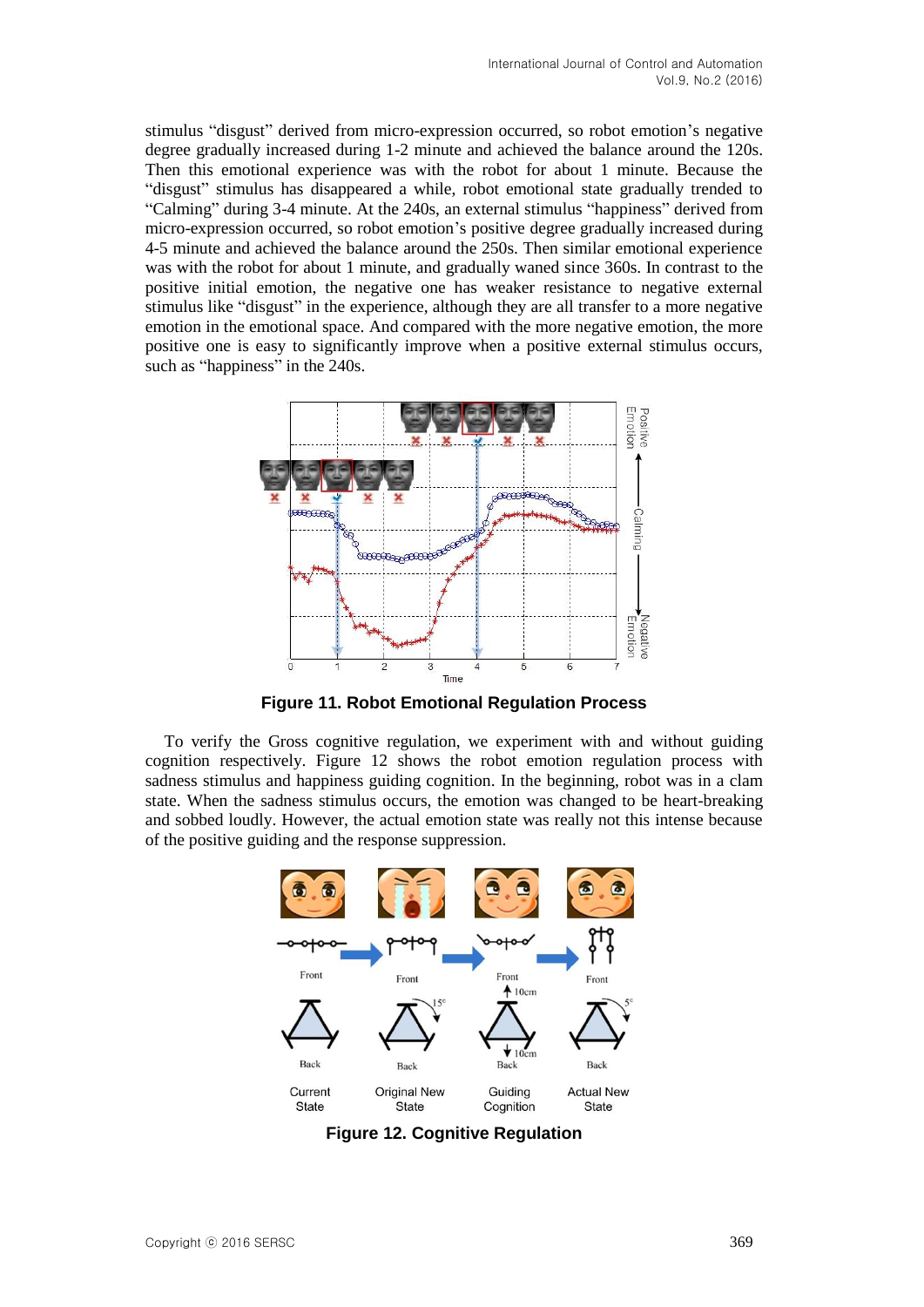### **5. Discussion and Conclusion**

This work shows an emotional regulation method based on micro-expression cognition. The inputs to the system are a set of facial expression video. The microexpression is captured in a simple way in real time with relevant feature information. The system integrates the gradient magnitude weighted into Nearest Neighbor Algorithm (NNA) for classification robust, and maps micro-expressions into six prototypical emotions and "calming". The noteworthy feature of the emotional regulation work is that it is out of the simply interactive mode providing the classification and jump in terms of a set of discrete emotional labels, and it operates in a continuous 3D emotional space enabling a wide range of intermediary emotional states to be obtained under the external stimulus. Moreover, this system focuses on the research of emotional regulation with cognition and proposes a micro-expression cognition and emotional regulation model based on Gross reappraisal strategy. Gross cognitive reappraisal strategy effectively decreases negative emotion experience and behavioral expression, and provides a more intelligent cognition style to computer/robot acted as a positive role in HCI. We use HMM a double stochastic process for making robot emotions more diversification in human-robot interaction.

 Results are very satisfactory, although in order to have more humanoid emotion the kind and extent of external stimulus emotion could be increased. This problem is partially overcome by doing continuous facial emotional classification, i.e. using an expansion method makes the discrete facial emotion to a dimensional description [16]. The recent focus on the research of affective-computing relies on sensing emotions from multiple modalities, because natural human-human interaction is multi-modal: people communicate through speech and use body language, such as posture, facial expressions, and gaze, to express emotion. But our works only considers a respect micro-expression to capture the emotional state [17-21]. In addition, the model of reappraisal strategy makes emotional cognition analysis with only two preset parameters, so if the more thorough cognitive reappraisal strategy is used, results are more nature and effective. The literature reports many attempts to find out correspondences between nonlinear dynamic system a psychological responses and expects to achieve emotion modeling in infinite dimensional space, although they are only exploration in HCI far from a clear mathematical interpretation[22-24]. Our findings only propose a computable emotion model justified on psychological significance in continuous space, but without completely explain any specific theory. Following from this, future works could be oriented to the study of nature inspired cognitive-affective computing by means of emotion modeling in continuous active space, especially pay attention to the multi-modal external stimulus and the pervasive emotion computing.

### **Acknowledgements**

This work is supported by National Natural Science Foundation of China (No. 61432004, 61170115), National Key Technologies R&D Program China (No.2014BAF08B04), and the Foundation of Beijing Engineering and Technology Center for Convergence Networks and Ubiquitous Services.

## **References**

[1] D. Keltner and P. Ekman, "Facial expression of emotion", Handbook Emotion 2, **(1999)**.

- [2] E.A. Haggard and K.S. Isaacs, "Micro-momentary Facial Expressions as Indicators of Ego Mechanisms In Psychotherapy", New York: Methods of Research in Psychotherapy, **(1966)**.
- [3] W. Qi, S. Xunbing and F. Xiaolan, "Micro-expressions' research and application", Advances in Psychological Science, vol. 9, no. 18, **(2010)**.
- [4] P. Ekman, "Lie catching and microexpressions", Oxford Universit Press**, (2009)**.
- [5] T. Pfister, L. Li, G. Zhao and P. M., "Recognising spontaneous facial micro-expressions", IEEE International Conference on Computer Vision, **(2011)**; Barcelona, Spain.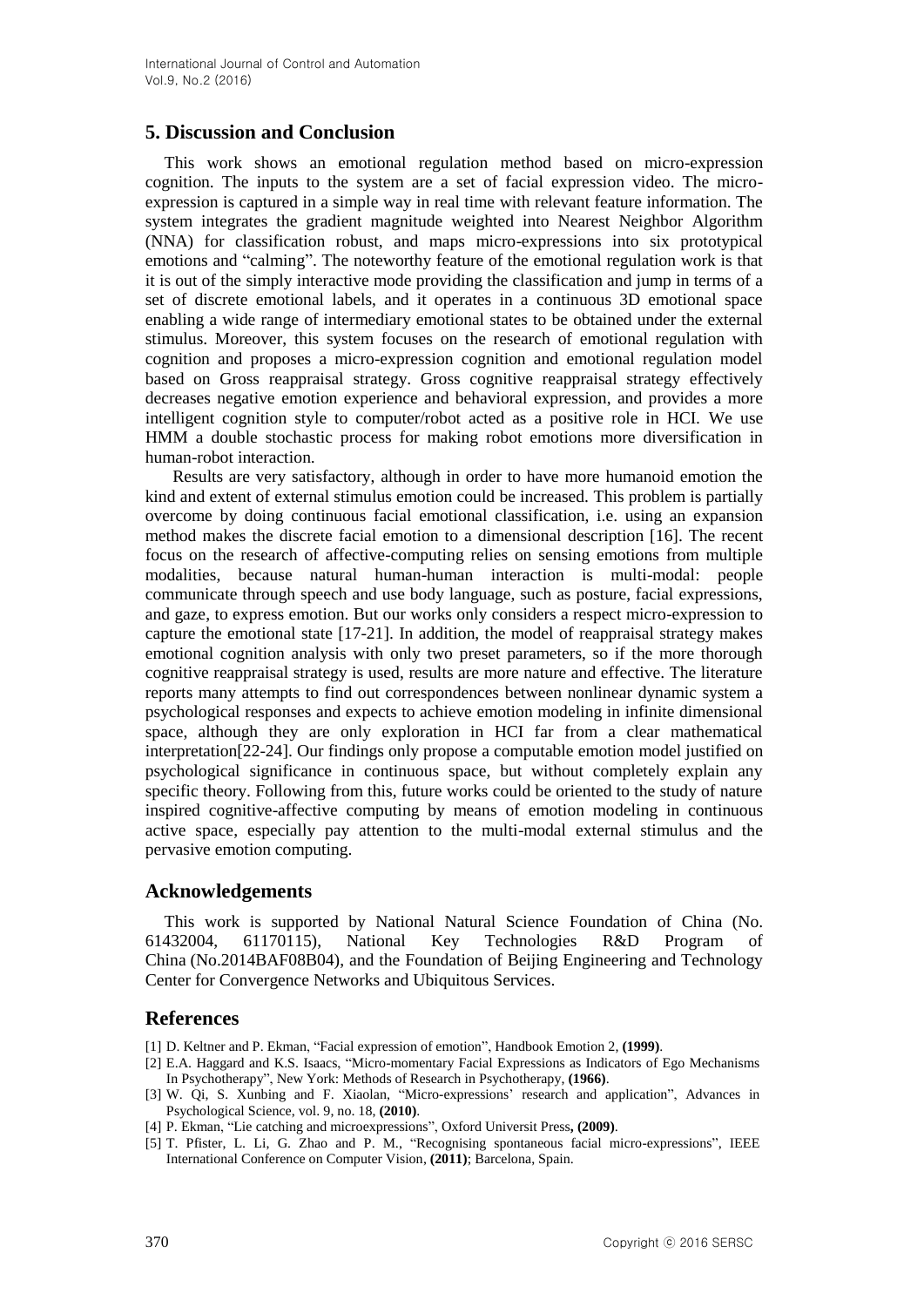- [6] S. Polikovsky, Y. Kameda and Y. Ohta, "Facial micro-expressions recognition using high speed camera and 3D-gradient descriptor", 3rd International Conference on Crime Detection and Prevention, **(2009)**; London, England.
- [7] M. Shreve, S. Godavarthy, D. Goldgof and S. Sarkar, "Macro- and micro-expression spotting in long videos using spatio-temporal strain", 9th International Conference on Automatic Face and Gesture Recognition, **(2011)**; Santa Barbara, CA.
- [8] Q. Wu, X. Shen and X. Fu, "The machine knows what you are hiding: An automatic micro-expression recognition system", Fourth International Conference on Affective Computing and Intelligent Interaction, **(2011)**; TN, USA.
- [9] P. Ekman, "Facial Action Coding System", Consulting Psychologists Palo Alto, **(1978)**.
- [10] V. Risojevic and Z. Babic, "Fusion of Global and Local Descriptors for Remote Sensing Image Classification", IEEE Geoscience and Remote Sensing Letters, vol. 4, no. 10, **(2013)**.
- [11] S. Polikovsky, Y. Kameda and Y. Ohta, "Facial micro-expressions recognition using high speed camera and 3D-Gradient descriptor", 3rd International Conference on Crime Detection and Prevention, **(2009)**; London, England.
- [12] J.J. Gross, "Emotion Regulation: Past, Present", Future. Cognition & Emotion, vol. 5, no. 13, **(1999)**.
- [13] F.C. Chang, S.Y. Yeh and H.N. Hsieh, "Generalized confidence interval estimation for the difference in paired areas under the roc curves in the absence of a gold standard. Communications in Statisticssimulation and Computation", vol. 9, no. 42**, (2013)**.
- [14] L. Xin, X. Lun, W. Zhiling and F. Dongmei, "Robot emotion and performance regulation based on HMM", International Journal of Advanced Robotic Systems, vol. 10**, (2013)**.
- [15] P. Xiaolan, X. Lun, L. Xin and W. Zhiliang, "Emotional state transition model based on stimulus and personality characteristics", China Communications, vol. 6, no. 10, **(2013)**.
- [16] I. Hupon, S. Baldassarri and E.C, ["Facial Emotional Classification: from a Discrete Perspective to a](http://apps.webofknowledge.com/full_record.do?product=UA&search_mode=GeneralSearch&qid=1&SID=4C9Hh9L5FlIDnf@i7B4&page=5&doc=41)  [Continuous Emotional Space"](http://apps.webofknowledge.com/full_record.do?product=UA&search_mode=GeneralSearch&qid=1&SID=4C9Hh9L5FlIDnf@i7B4&page=5&doc=41), Pattern Analysis and Applications, vol. 1, no. 16, **(2013)**.
- [17] Z. Zeng, M. Pantic, G.I. Roisman and T.S. Huang, "A survey of affect recognition methods: Audio, visual, and spontaneous expressions", IEEE Transactions on Pattern Analysis and Machine Intelligence, vol. 1, no. 31**, (2009)**.
- [18] M.M. Christopher and D.S. Jeremiah, "Alternatives to eyes tracking for predicting stimulus-driven attentional selection within interfaces", Human-Computer Interaction, vol. 5, no. 28**, (2013)**.
- [19] R. Jussi, S. Katri and R. Roope, "Touch gestures in communicating emotional intention via vibrotactile stimulation", International Journal of Human-Computer Studies, vol. 6, no. 71**, (2013).**
- [20] R. Kajastila and T. Lokki, "Eyes-free interaction with free-hand gestures and auditory menus", International Journal of Human-Computer Studies, vol. 5, no. 71, **(2013)**.
- [21] D. Arumugam and B.E. Purushothaman, "Emotion classification using facial expression", International Journal of Advanced Computer Science and Applications, vol. 2, no. 7, **(2011)**.
- [22] H. Gunes and M. Pantic, "Automatic, dimensional and continuous emotion recognition", International Journal of Synthetic Emotions, vol. 1, no. 1, **(2010)**.
- [23] A.C. Rafael and D.M. Sidney, "Affect detection: An interdisciplinary review of models, methods, and their applications", IEEE Transactions on Affective Computing, vol. 1, no. 1, **(2010)**.
- [24] D. Kirsh, "Embodied cognition and the magical future of interaction design", ACM Transactions on Computer-Human Interaction, vol. 1, no. 20**, (2013)**.

## **Authors**



**Xie Lun**, He is a professor at University of Science and Technology Beijing, Beijing, China, also a board member of China Artificial Society. He received his Ph.D. degree in University of Science and Technology Beijing, China. His current research interests include robotics research and affective computing. Email: xielun@ustb.edu.cn



**Liu Xin**, She received his Ph.D. degree in University of Science and Technology Beijing, China. Her current research interests include cognitive-affective computing and pattern recognition. Email: liuxin@ustb.edu.cn